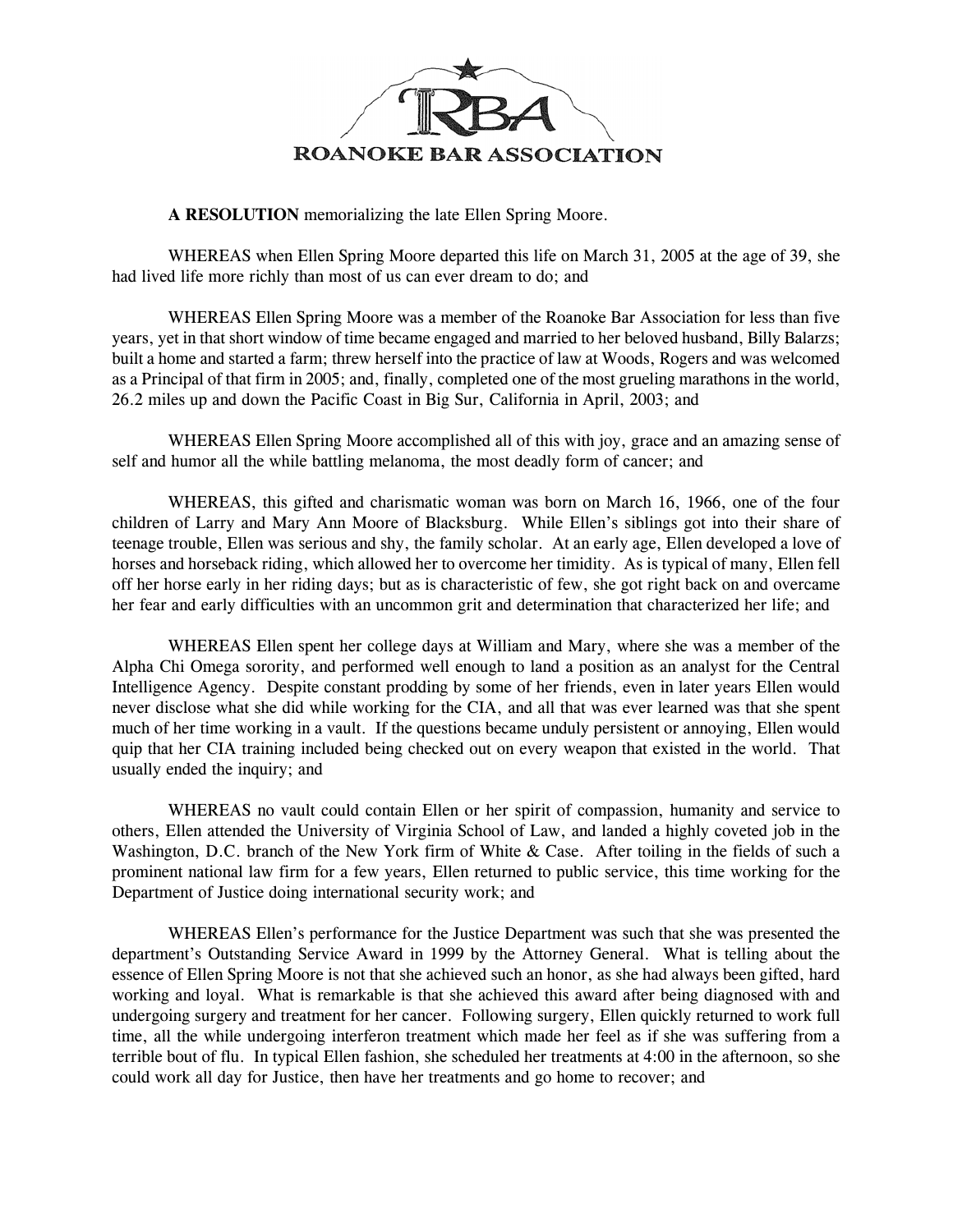WHEREAS after recovering from surgery and her cancer treatment, Ellen reprioritized her life and decided to move closer to her family in Blacksburg and the love of her life, Billy Balarzs. Ellen sent her resume to Woods, Rogers, and her interview there typified her attitude of never taking herself too seriously. It was Monday, July 3, 2000, when Ellen's resume came to the attention of the Recruiting Committee Chair at Woods, Rogers, and she was called on her cell phone. Things were pretty quiet at the firm that day as most folks had decided to take a four day holiday weekend. As luck would have it, Ellen was reached driving between Blacksburg and Roanoke, on her way to Washington, and said she could stop by the firm. Ellen's interview was a first in the 100 year history of that staid firm, it being conducted with the applicant wearing a t-shirt, shorts and sandals. Nevertheless, Ellen wowed all those she met and was made an offer on the spot; and

WHEREAS Ellen quickly distinguished herself as a commercial litigator, renowned at the firm for being a quick study and for her analytical prowess. Ellen jumped into the community as well, including her active involvement with Rebuilding Together, Young Audiences, Blue Ridge Legal Services Pro Bono Hotline, Youth Court, Wills for Heroes, the Blue Ridge Boy Scout Council and the Blacksburg Breakfast Rotary Club; and

WHEREAS just as Ellen began to settle in to her new career and life in Roanoke, in April, 2002, her cancer reappeared. The firm sent her on a trip to Iceland, and she returned with a renewed vigor to defeat cancer and live life on her terms; and

WHEREAS she did just that. Over the next few years, while her Roanoke oncologist was telling her to arrange her affairs, Ellen began to scour the countryside for an appropriate site to build her dream white frame farmhouse with some room for horses. Despite her medical naysayers, she built that farm, bought two horses and began riding again. Not only that, she and Billy became engaged, and were married on a beautiful fall day in Blacksburg and took a wedding trip to New Zealand; and

WHEREAS all the while Ellen continued to work, and work hard, both on cases for her clients and on community and bar activities. Ellen was actively undergoing a series of experimental cancer treatments, and when she felt bad, she would simply close her door and suffer in silence. Ellen took over editing the newsletter for the Virginia State Bar Antitrust, Franchise and Trade Regulation section newsletter and authored a chapter for a book published by the American Bar Association Antitrust Section. When she passed away in March of this year, she had with her at home the beginnings of another ABA project she had volunteered to author; and

WHEREAS Ellen's tireless efforts were rewarded, both by the gratitude of her clients and other civic leaders. At the end of 2004, Ellen was named as a Principal of Woods, Rogers, an acknowledgment of her contribution to the firm that meant more to her than her fellow Principals will ever know; and

WHEREAS Ellen decided that she wanted to run a marathon. And not just any marathon, she decided to run one with some flair, along the craggy Pacific coast in Big Sur. The problem with that marathon for first timers, her running mates tried to explain, was that this course was extremely difficult given its many brutal hills. Not one to be so easily dissuaded, Ellen showed us all by training and running the Big Sur Marathon, and not just completing the 26 mile course, but doing so with a zest and an appreciation for living every step of the way, whether she was going up or down; and

WHEREAS Ellen's last few years were characterized by ups and downs reflecting the ebbs and flows of the various experimental treatment programs she studied and doggedly pursued. Regardless of